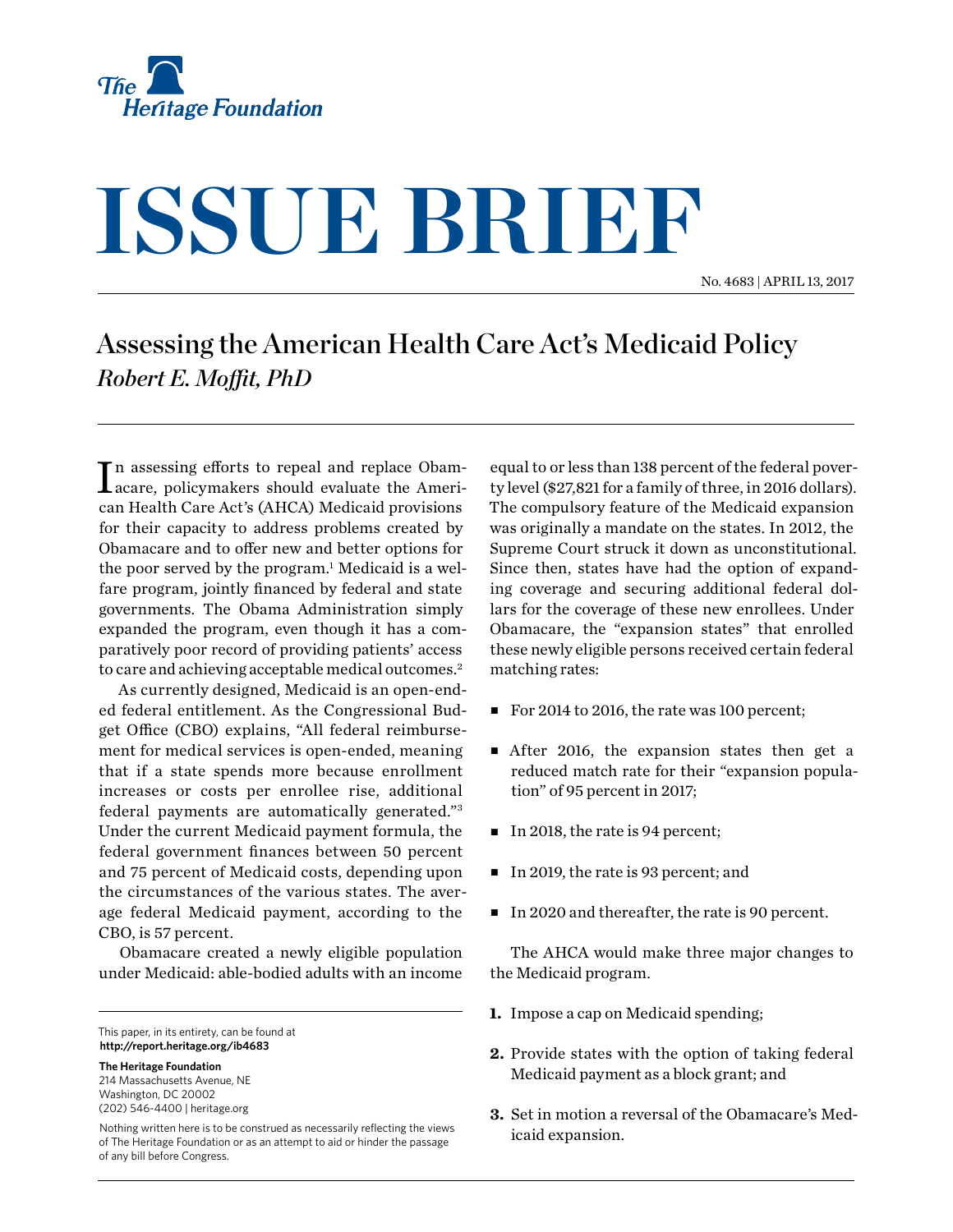Capping Medicaid spending is a critical entitlement reform. The block grant proposal, although an improvement over current law, needs refinement for specific populations, while an alternative approach premium support—would empower able-bodied recipients to enroll in private health plans. Finally, the rollback of the Medicaid expansion is too slow and needs work.

### **Medicaid Provisions in AHCA**

**The Cap.** The AHCA would cap the Medicaid entitlement. Instead of an open-ended system of federal financing, the House bill would set payment to the states on a per capita basis (effective in fiscal year (FY) 2020) for general Medicaid spending. The capped payment would be based on *average cost* per enrollee. Medicare dual-eligible enrollees (poor and disabled persons securing benefits under both the Medicare and Medicaid programs) would be excluded from reimbursement calculations under the new per capita payment system. The CBO estimates that Medicaid spending reductions would amount to \$880 billion over 10 years.<sup>4</sup>

The bill sponsors set the base year for determining new Medicaid payment at 2016, adjusted over the period 2016 to 2019 for the general Medicaid population by the medical component of inflation, or the medical consumer price index (CPI), which is more generous than the conventional inflation indices.5

In 2020 and thereafter, Medicaid spending would be indexed by the medical CPI plus 1 percent for the aged, the blind, and the disabled.<sup>6</sup> Under the terms of the bill, the states would be free to spend more than the federal payment in the administration of Medicaid benefits and services; however, they would finance the difference if they did.

The bill would tighten accountability for the use of federal dollars by giving the Secretary of Health and Human Services (HHS) the authority to reduce the annual growth of the federal government's Medicaid contribution to the state by 1 percent if the state does not submit required performance data on its Medicaid spending. The bill would also repeal Obamacare's "essential benefit" requirements for Medicaid, thus giving state officials more flexibility in the management of the program.7 The bill would also require eligibility redeterminations every 6 months for the acute care population.8

**The Block Grant**. Effective in FY 2020, the bill allows states the option of securing Medicaid payment through a block grant of 10 years' duration.<sup>9</sup> The funding is limited to financing the care of poor adults and children, but not to the newly eligible Medicaid enrollees who have signed up for Medicaid coverage under the expansion. Funding for the elderly, the blind, and the disabled would not be included in the block grant option.

3. Congressional Budget Office, "Cost Estimate of the American Health Care Act," p. 10, <https://www.cbo.gov/system/files/115th-congress-2017-2018/costestimate/americanhealthcareact.pdf> (accessed April 12, 2017).

9. Ibid., §121, as modified by the *Manager's Amendment*.

<sup>1.</sup> The American Health Care Act of 2017, H.R. 1628, 115th Cong., 1st Sess., is a 124-page bill to repeal and replace key provisions of the Affordable Care Act. It was reported out of the House Rules Committee on March 21, 2017, for House floor and later Senate action. The legislation emerged from the deliberations of four major House committees: Ways and Means, Energy and Commerce, Education and Workforce, and the House Budget Committee. A "Manager's Amendment" has also been included for the House Rules Committee that makes specific changes not included in earlier versions of the legislation. There are, in fact, two sets of Manager's Amendments, one focused on technical changes and the other on policy changes. For purposes of this *Issue Brief*, they are referenced as the *Manager's Amendment*.

<sup>2.</sup> For a review of the professional literature on the subject, see Kevin D. Dayaratna, "Studies Show: Medicaid Patients Have Worse Access and Outcomes than the Privately Insured," Heritage Foundation *Backgrounder* No. 2740, November 9, 2012, [http://thf\\_media.s3.amazonaws.com/2012/pdf/bg2740.pdf](http://thf_media.s3.amazonaws.com/2012/pdf/bg2740.pdf).

<sup>4.</sup> Ibid., p. 6.

<sup>5.</sup> In 2011, as part of a comprehensive debt reduction and entitlement reform proposal, The Heritage Foundation proposed a capped federal Medicaid allotment to the states, adjusting the Medicaid cap by the medical CPI. See Stuart M. Butler, Alison Acosta Fraser, and William W. Beach, *Saving the American Dream: The Heritage Plan to Fix the Debt, Cut Spending, and Restore Prosperity* (Washington, DC: The Heritage Foundation, 2011), p. 28, [http://savingthedream.org/about-the-plan/plan-details/SavAmerDream.pdf.](http://savingthedream.org/about-the-plan/plan-details/SavAmerDream.pdf)

<sup>6.</sup> The American Health Care Act, §121, as modified by the *Manager's Amendment*. This is slightly more generous than the earlier version of the bill, which would have indexed the Medicaid spending growth by medical CPI.

<sup>7.</sup> Ibid.

<sup>8.</sup> Ibid., §116.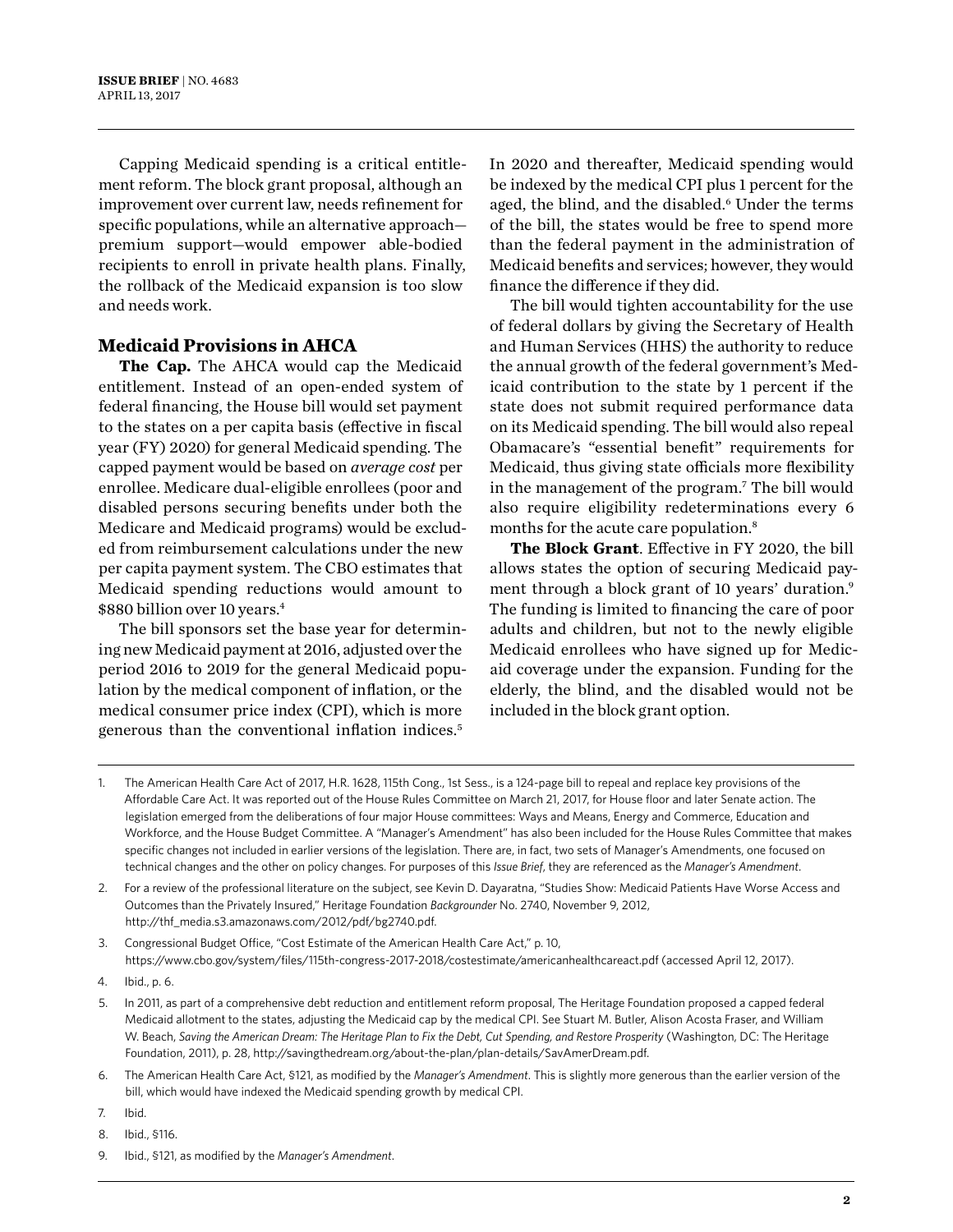For a state to secure a block grant, the HHS Secretary must approve the state's plan for using the funds. A state plan would be deemed to be automatically approved unless the Secretary determines that the plan is "incomplete or actuarially unsound." The grant payment formula would include a calculation of the state's number of Medicaid enrollees and the per capita medical assistance expenditures for the covered categories of enrollees. Block grants would be indexed to inflation, as measured by the CPI, and the funds can be rolled over from year to year. States getting block grants would be required to contract with an independent auditor to oversee the use of the funds. The Secretary would have access to the auditor's findings.

**Limiting Extra Funding for Expansion.** The bill re-designates the Obamacare Medicaid expansion population (childless, non-elderly, non-disabled, non-pregnant adults) as an optional population that states may cover at normal match rates. States that already expanded coverage to those individuals will continue to receive the higher Obamacare match rate for those who were enrolled in the program prior to the end of 2019 and remain enrolled.<sup>10</sup> Starting in 2020, federal funding for this population would also be subject to the proposed per capita cap or the alternative block grant funding reforms.

The bill also permits, but does not compel, states to impose a work requirement on newly eligible enrollees as a condition for securing Medicaid coverage. Any work requirement would apply only to non-disabled, non-elderly, and non-pregnant Medicaid recipients.11 While not the focus of this analysis, work requirements for the Medicaid program, unlike other welfare programs, are likely to be unworkable or difficult to administer and enforce, as reported by Heritage Foundation welfare analyst Robert Rector.<sup>12</sup>

### **Improving the Medicaid Provisions**

The AHCA's Medicaid general payment policy is a major entitlement reform. Analysts have long proposed putting Medicaid on a budget and capping state allotments, while giving states greater managerial flexibility in the administration of the program.<sup>13</sup>

The AHCA block grant proposal needs refinement for specific Medicaid populations, while premium support would better serve able-bodied recipients.

The Medicaid expansion provisions need work. The AHCA retains the extra funding for Obamacare Medicaid expansion longer than necessary. That encourages expansion states to continue enrolling able-bodied individuals into the program, which further crowds-out limited Medicaid resources for the more vulnerable populations, such as poor children and the disabled, whom Medicaid was created to cover in the first place. For improving the Medicaid provisions, there are two better policy options:

■ Replace the block grant with a robust Med**icaid premium support program.** Congress should fund assistance to the *able-bodied* Medicaid population in the form of a direct defined contribution—a premium support program—for enrollment in private health plans. This would mainstream these enrollees into competitive private insurance coverage along with their fellow citizens, thus giving them access to the same networks of doctors and medical professionals and stable and superior medical care, particularly crucial primary care.<sup>14</sup> Too many Medicaid enrollees still rely on emergency room care because they cannot find a doctor to take care of them.

On the other hand, a Medicaid block grant option makes sense for the Medicaid disabled and longterm-care populations, as long as the states have broad administrative and managerial flexibility to better address the particular demands of these complex and difficult patient populations.15

<sup>10.</sup> Ibid., §112, as modified by *the Manager's Amendment*.

<sup>11.</sup> Ibid., §117, as amended by the *Manager's Amendment*.

<sup>12.</sup> Robert Rector, "Work Requirements in Medicaid Won't Work. Here's a Serious Alternative," The Daily Signal, March 17, 2017, [http://dailysignal.com/2017/03/17/work-requirements-in-medicaid-wont-work-heres-a-serious-alternative/.](http://dailysignal.com/2017/03/17/work-requirements-in-medicaid-wont-work-heres-a-serious-alternative/)

<sup>13.</sup> See The Heritage Foundation, *Blueprint for Reform: A Comprehensive Policy Agenda for a New Administration in 2017*, Mandate for Leadership Series, 2016, p. 55, [http://thf\\_media.s3.amazonaws.com/2016/BlueprintforReform.pdf.](http://thf_media.s3.amazonaws.com/2016/BlueprintforReform.pdf)

<sup>14.</sup> See The Heritage Foundation, *Blueprint for Balance: A Federal Budget for 2017*, Mandate for Leadership Series, 2016, pp. 8–9, https://thf-reports.s3.amazonaws.com/2016/BlueprintforBalance.pdf.

<sup>15.</sup> See Butler, Fraser, and Beach, *Saving the American Dream*, p. 28.